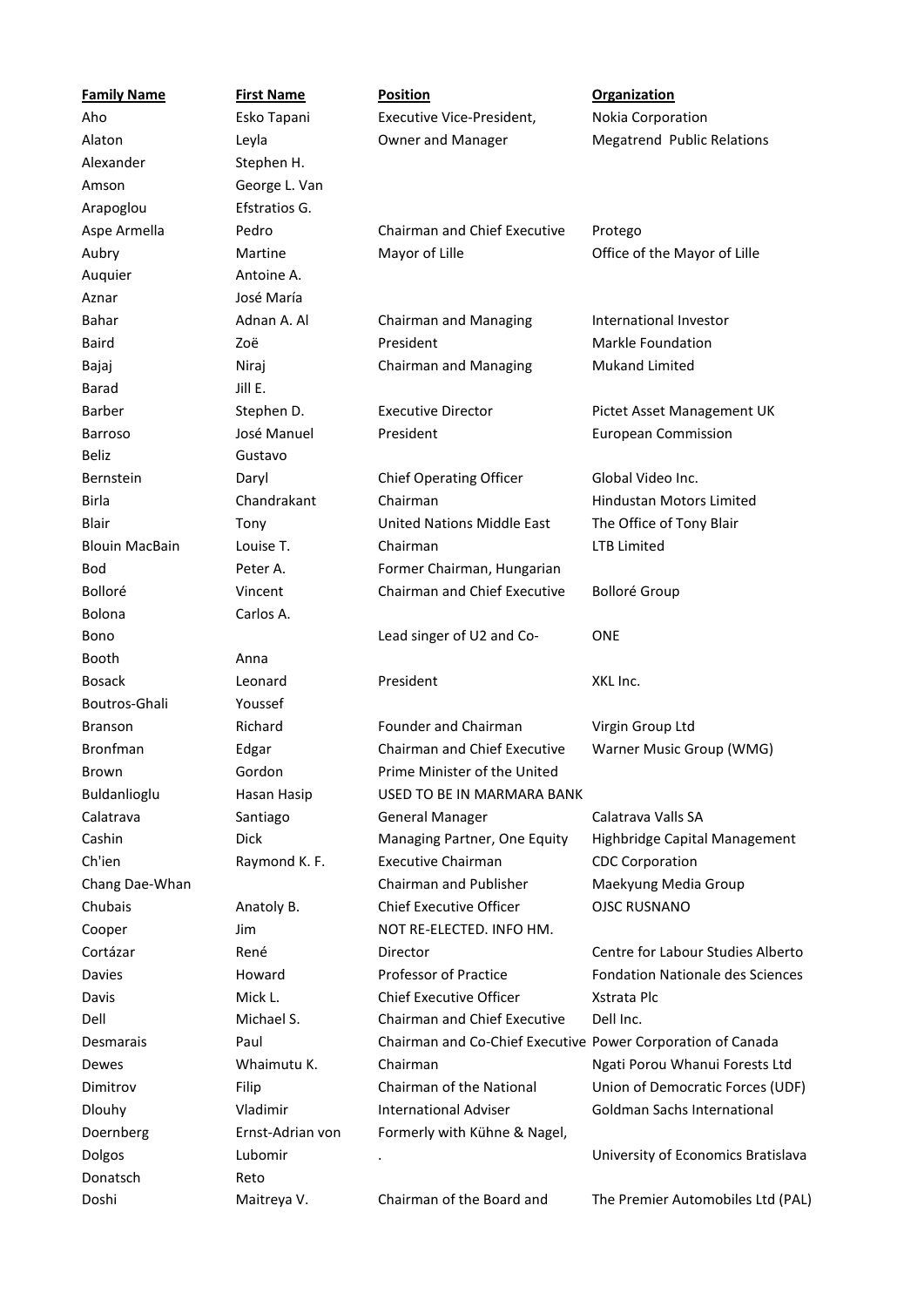Eierhoff Klaus Ferrero Pietro Forneri Jean-Marc Geren Pete Gilding Paul Goldstein Steven D. Gondokusumo Suyanto Hooper Michele J. Kahn Philippe Krarup Thorleif Lauvergeon Anne Leutheusser-Levine

Filali Fouad Former President, Groupe ONA Flores Nano Lourdes President Alianza Unidad Nacional

Fujita Kazunori x-Pres., Fujita, Japan

Goehner Reinhard Member of the Federal Chairman

Hawkins Trip Chairman 3DO COMPANY Hermosilla Edmundo Managing Director Empresas Dersa

Hsui Ken Vice-Chairman Cosmos Bank Huntsman Jon M. Founder and Chairman Huntsman Corporation Inoguchi Kuniko Member of the House of **Executive Manager** 

Kamhi Cefi J. Member of the Board Profilo Holding Katz **Example 2 Lawrence Reference** Professor of Economics **Harvard University** Kennedy **Solution Burney Communist President** Citizens Energy Corporation Citizens Energy Corporation Kim Seung Youn **Chairman** Chairman **Hanwha Group** Kirloskar **Atul** Atul Chairman and Managing Koç **Mustafa V.** Chairman of the Board Koç Holding AS Koike **Yuriko** Chairperson, General Council Liberal Democratic Party (LDP) Kopp Wendy Chief Executive Officer and Co-Kortüm Franz-Josef Chairman of the Management

Kwok **Raymond P.** Chairman Sunevision Holdings Ltd. Sunevision Holdings Ltd. Sunevision Holdings Ltd Kwok Thomas Joint Vice-Chairman and Lacroix **Christian** Christian **Fashion Designer** Christian Lacroix

Lerner Sandra Member of the Board of Leung **Communist Communist Communist Communist Communist Communist Communist Communist Communist Communist Comm** Federal Minister of Justice Sabine Federal Minister of Justice Federal Ministry of Justice of Robert Former President and Chief Li Richard T. Executive Officer, Cabletron Chairman PCCW Limited Li Tzar-Kuoi Victor Deputy Chairman and Managing Cheung Kong (Holdings) Ltd Lim Thian Kiat **X** and Thian Kiat and Thian Multi-Purpose

Garzarelli Elaine President President Garzarelli Capital Management Inc. Gates **Milliam H.** Co-Chair Bill & Melinda Gates Foundation Co-Chair

Godsell **Robert M.** Chairman Business Leadership South Africa Federal Assembly of Germany Goenka Sanjiv Chairman (Bundestag) Sanjiv Goenka Group

Hintze Peter Parliamentary Secretary of State Federal Ministry of Economics and Ho Kwon-Ping Technology of Chairman Technology of Germany Singapore Management University

House of Councillors of Japan Jaksity Gyorgy Executive Manager Concorde Erekpapir Ugynokseg Ktf Johansson Leif Chairman Telefonaktiebolaget LM Ericsson

> Kirloskar Oil Engines Ltd Teach For All Webasto AG

Kubicki Wolfgang Member of the Assembly State of Schleswig-Holstein Kumcu **M. Ercan** Chairman Makro Consulting and Advisory Sun Hung Kai Properties Ltd

Lee Hsien-Loong **Prime Minister of Singapore** Office of the Prime Minister of XKL Inc. The Blackstone Group (HK) Limited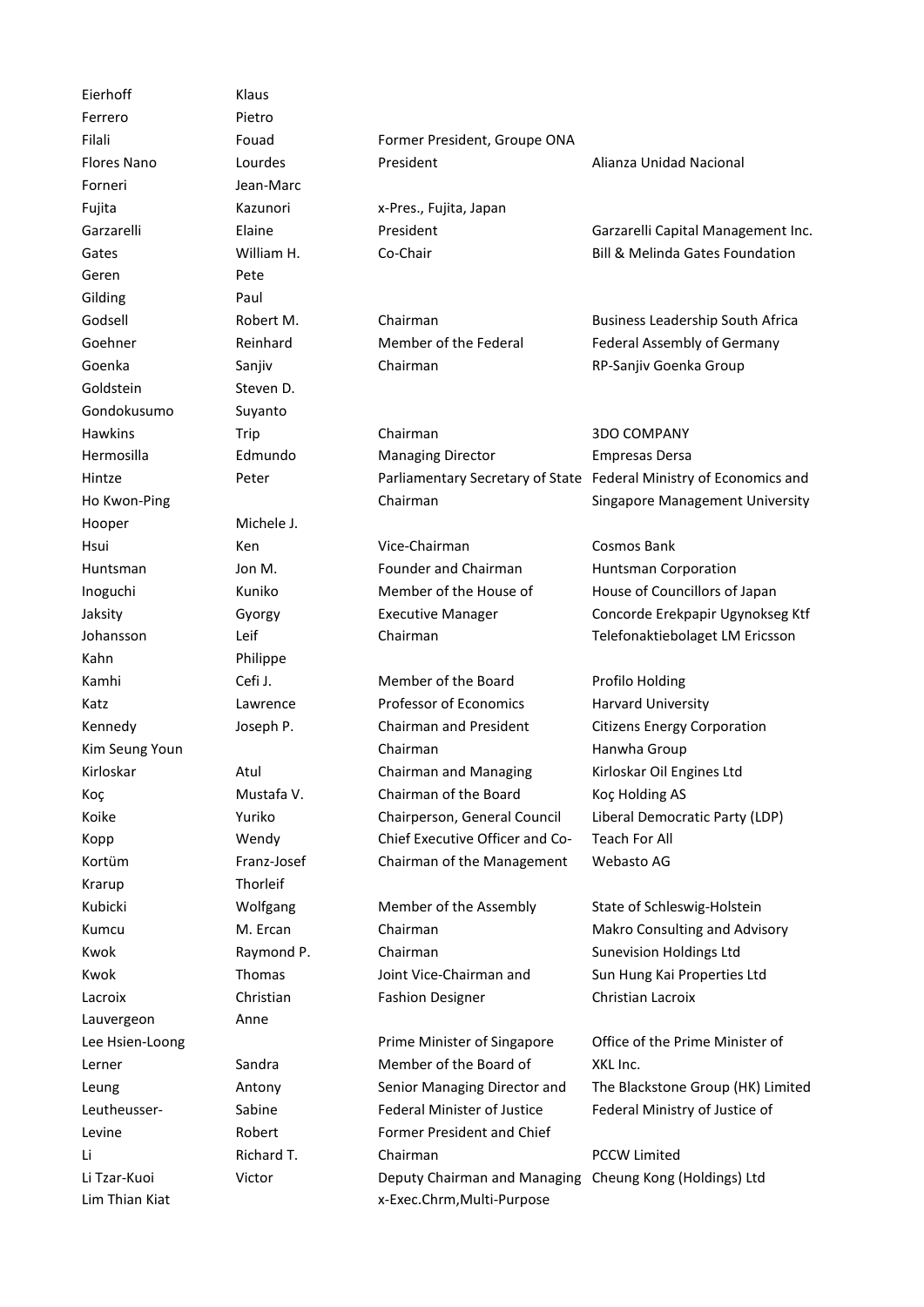Lipp Ernst-Moritz Managing Partner Odewald & Compagnie GmbH Lopez Murphy Ricardo Lundberg Fredrik President and Chief Executive Lundberg **CHAIR** Lance **Chairman and Chief Executive** iSolve Inc. Cellist Ma Yo-Yo Cellist Maddams **Patrick** Patrick Chief Executive Officer Beachcroft Stanleys Madge **Robert** Chairman Madge Networks Ltd Mailman Josh **President** Sirius Business Inc. Marre Beatrice NO LONGER "CHEF DE CABINET" Martensson Arne Marx Daniel Economist AGM Finanzas McNealy Scott G. Chairman Sun Microsystems Inc. Menchu Tum Rigoberta President and Nobel Peace Prize Fundacion Rigoberta Menchu Tum Chairman Mendoza Eugenio A. Chairman Mendoza Enterprises Merkel Angela Federal Chancellor Federal Chancellery of Germany Messier The Messier Jean-Marie Chairman Messier Partners LLC Mohammed Bin Fahd Moreau Governor of the Eastern Moreau Gary L. Eastern Province of Saudi Arabia Care of Saudi Arabia Care of Saudi Arabia Care of Saudi Arabia Care of Saudi Arabia Care of Saudi Arabia Care of Saudi Arabia Care of Saudi Arabia Care of Saudi Arabia Care o Musetti Plinio Partner Partner JPMorgan Nastase Adrian Nemtsov Boris Nicolet Patrick Chief Executive Officer, Nolte Claudia Former Federal Minister for Norman **Archie J.** Family Executive Chairman ITV Plc O'Donovan Kathleen O'Neal Stan Former Chief Executive Officer of O'Neill Martin A. Consident and Chief Executive President Obuchowski Janice I. President Freedom Technologies Inc. Odier **Patrick Senior Partner Lombard Odier Darier Hentsch &** Combard Odier Darier Hentsch & Okri Ben Author Charles Ben Author Ollila Jorma Chairman Royal Dutch Shell Plc Orban Viktor Prime Minister of Hungary Office of the Prime Minister of Passera **Corrado** Corrado Minister of Economic Patrick **Dennis R.** Senior Adviser **AOL Inc.** Senior Adviser Portillo Michael Former Defence Secretary Ramaphosa Cyril M. Executive Chairman Shanduka Group (Pty) Ltd Ramirez Pedro J. Regling The European Financial Stability Chief Executive Officer The European Financial Stability Reiner Gary M. Chief Information Officer and Reiten **Eivind** Eivind Chairman of the Board of Repse Einars Riady James T. Chief Executive Officer Lippo Group Roberts **Brian L.** Chairman and Chief Executive **General Manager** Rogozinski Jacques General Manager Inter-American Investment Rokita **Jan Maria** Former Member of the Rupert Johann **Parliament of Poland Chairman and Chief Executive** Sahlin Mona Santos Juan Manuel President of Colombia Office of the President of Colombia Sarkozy **Nicolas** President of France Presidency of the Republic of Savir **Savir Example 20** Uriel President France The Peres Center for Peace

L E Lundbergföretagen AB iSolve Inc.

Office of the Governor of the

Capgemini

Hi-Touch International

Ministry of Infrastructure and

General Electric Company Norske Skogindustrier ASA

Comcast Corporation

Richemont International Ltd